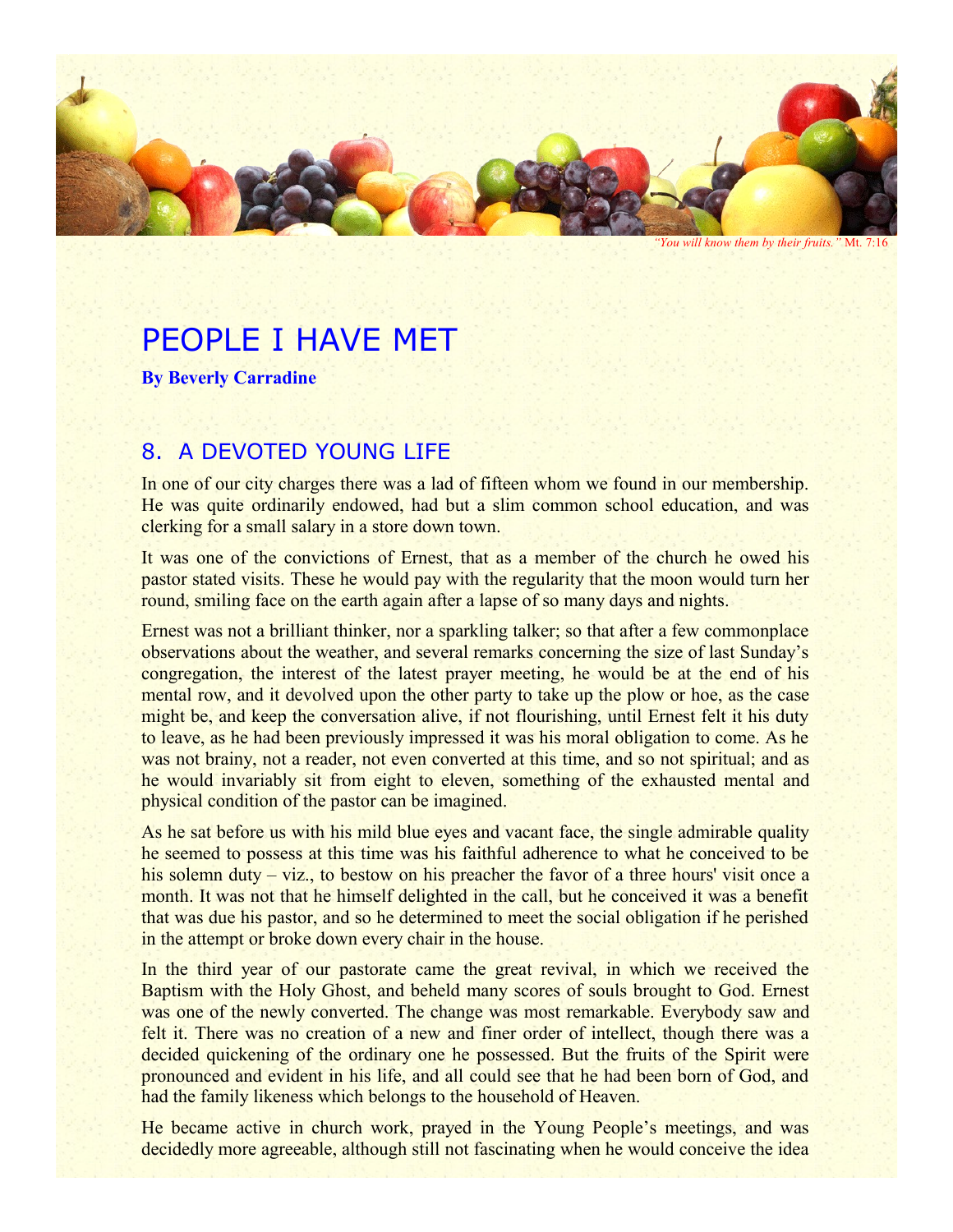of enriching the pastor with one of the periodic bestowments of his boyish presence, kind simple face, and a section of his uninteresting conversation.

Several months rolled by before Ernest seemed to realize the need of the second work of grace.

His little cup had been well filled, and now being absorbed in his new experience and duties he did not seem to recognize or feel the deeper want of the soul in the blessing of holiness. But one day the epochal event occurred. Some sermon, prayer or conversation penetrated the lad's mind and heart, and he stood in our church study asking questions about entire sanctification with a seriousness in his face and a tremor in his voice that had never been there before.

When we had finished giving some explanations he desired, he replied, with his blue eyes filling up with tears, "I want all that God has for me."

We have often wished since that day that all of God's people, with their superior minds and greater general knowledge, would only evince the wisdom which freighted the speech of this physically frail lad, who at this time was seventeen years of age.

We gave the boy further directions about making a perfect consecration, exercising an implicit faith, and holding on to God in prayer until the Witness came. He listened most attentively and gravely, and went back to the store where he was employed.

Poor, dear lad, he did not have much to place on the altar. The whole thing, according to the judgment of the world, could doubtless have been wrapped up in a handkerchief. But what he had, and all he had, he gave to God – and the fire fell!

The boy's experience of holiness was far more remarkable than his conversion. It was truly the "transformation" spoken of in the second verse of the twelfth chapter of Romans. He followed the exhortation there to the "brethren" to present himself "a living sacrifice," and so "proved" or found out "the perfect will of God," and "This is the will of God, even our sanctification."

From this time on two things impressed us above all other manifestations of the holy life in Ernest. One was his untiring zeal in the service of God, and the other his perfect love.

He did not obtain a new set of brains, but remained ordinarily gifted as before, although full salvation undoubtedly helped what he did possess in mental lines. But the devotion to Christ and the tender love for souls he constantly exhibited we have never seen equaled by any young person, and surpassed by few of older years and riper Christian character. It became a pleasure to have the lad call, to hear him talk, and watch the holy light which a God of Love had kindled in his countenance.

He never seemed to weary of any kind of religious duty, but his special joy was to pray and labor around the altar and lead souls to the Savior.

In addition to this, he did outside work in cottage visiting, hunting up the lost, and bringing back to the church and Christ those who had gone astray. This Christian service he could only undertake after his regular business hours, so that when the store closed and Ernest had snatched a hasty supper at home, his figure, Bible in hand or under his arm, flitting along the gas-lighted streets to his mission of love became a familiar and touching spectacle to many.

He was the main support of his widowed mother; and his was no little toil during the day, lifting goods, packing boxes, and wheeling trucks until six o'clock in the evening. And yet after that he would in spite of that delicate and over-worked body, rush away to distant parts of the city in his labor of helping, comforting and saving souls.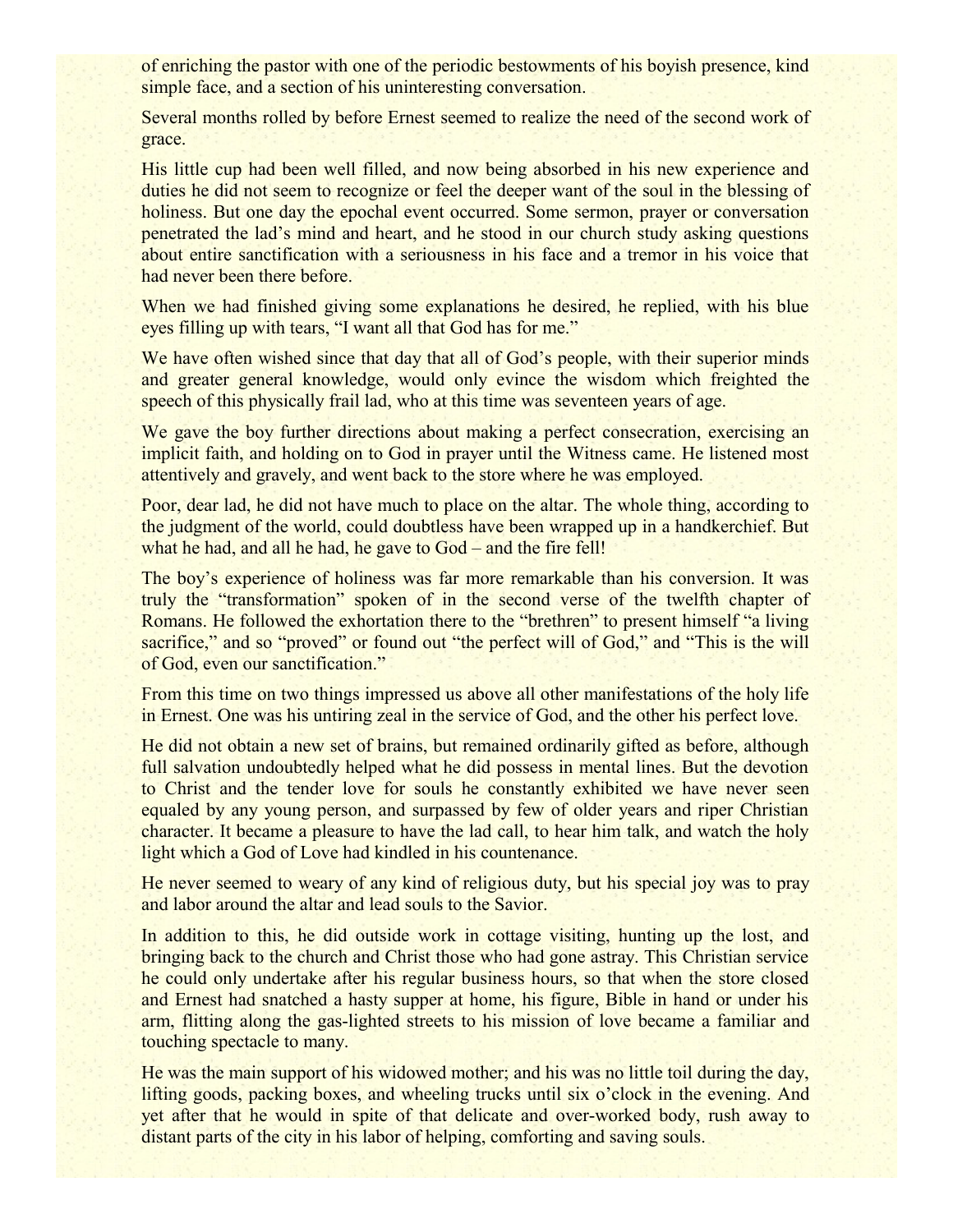The greatest Christian work of the boy had been going on for some time before we found it out.

Three nights in the week, and once on the Sabbath afternoon, he would be seen going to a certain remote, poverty-stricken part of the city. He said nothing about what was engaging him, for boasting had left the lad, and he seemed stripped of all but love.

Finally, however, we learned that he had gathered together about forty or fifty children in a double room he had rented, and was teaching them on the week nights not only to read and write, but to pray and study the Bible. On the Sabbath he turned his little night class into a Sunday school, doing the praying, leading the singing, and thoroughly catechizing the whole body of little ones, who had become perfectly devoted to him.

To do this, the tired boy would, on leaving the store, spend but a few moments over his first warm meal of the day, viz., his supper, and looked like he begrudged even this short time spent in that way.

Then he would start out on his long walk to his distant mission, his pale, loving face and frail figure, with his Bible under his arm, making a picture of pathetic moral beauty that lingers in the recollection of some of us most powerfully to this day, although twenty years have rolled by since that time.

In this kind of work we left him, when we moved to St. Louis. After a year had gone by, a letter came telling us that Ernest was dead!

In one of his night trips to his little flock he had been drenched by a heavy rain; but worked on in his wet clothes, singing, praying with and teaching the children. The result was a terrible cold, which settled on his lungs in the form of pneumonia, and the beautiful, holy life of Ernest R\_\_\_\_\_ was ended on earth.

They wrote us that on the day of the funeral there was a great storm of wind and rain and the streets were flooded with water. But such was the hold that this boy, now eighteen years of age, had upon the congregation and community, that in spite of the tempest, the large church building which seated twelve hundred, was two-thirds filled with people.

We have had in our church membership, when in the pastorate, many far more intellectually and socially gifted, but so connected with ambition, pride, intolerance, gossip, slander and hate, that there is little or no pleasure in remembering them. But for twenty years we have recalled the face, spirit and life of this naturally lacking but richly spiritually endowed boy, and the heart warms, the eyes fill, and we never fail to thank God with each recollection, that he ever allowed such a beautiful character to come into our life.

The earthly vase was broken in which God placed some of his roses and lilies, but the fragrance remains in the simple memory of the lad. So the sound of a flute dies away on the lake, but the incident of the moonlight serenade is a treasure possession of the heart for all time. The angels, after singing over the fields of Bethlehem, went back again into heaven; but the melody of their song, and their wonderful visit to the children of men, is a beautiful fact and an imperishable treasure to the earth forever. Thus was it with Ernest.

WA 27

#### 9. AN AFTERNOON SINGER

**CARDY** 

One afternoon at a remote inland Camp Ground which lay buried in the fragrant depths of the piney woods of Mississippi, we witnessed a scene that we have since recalled to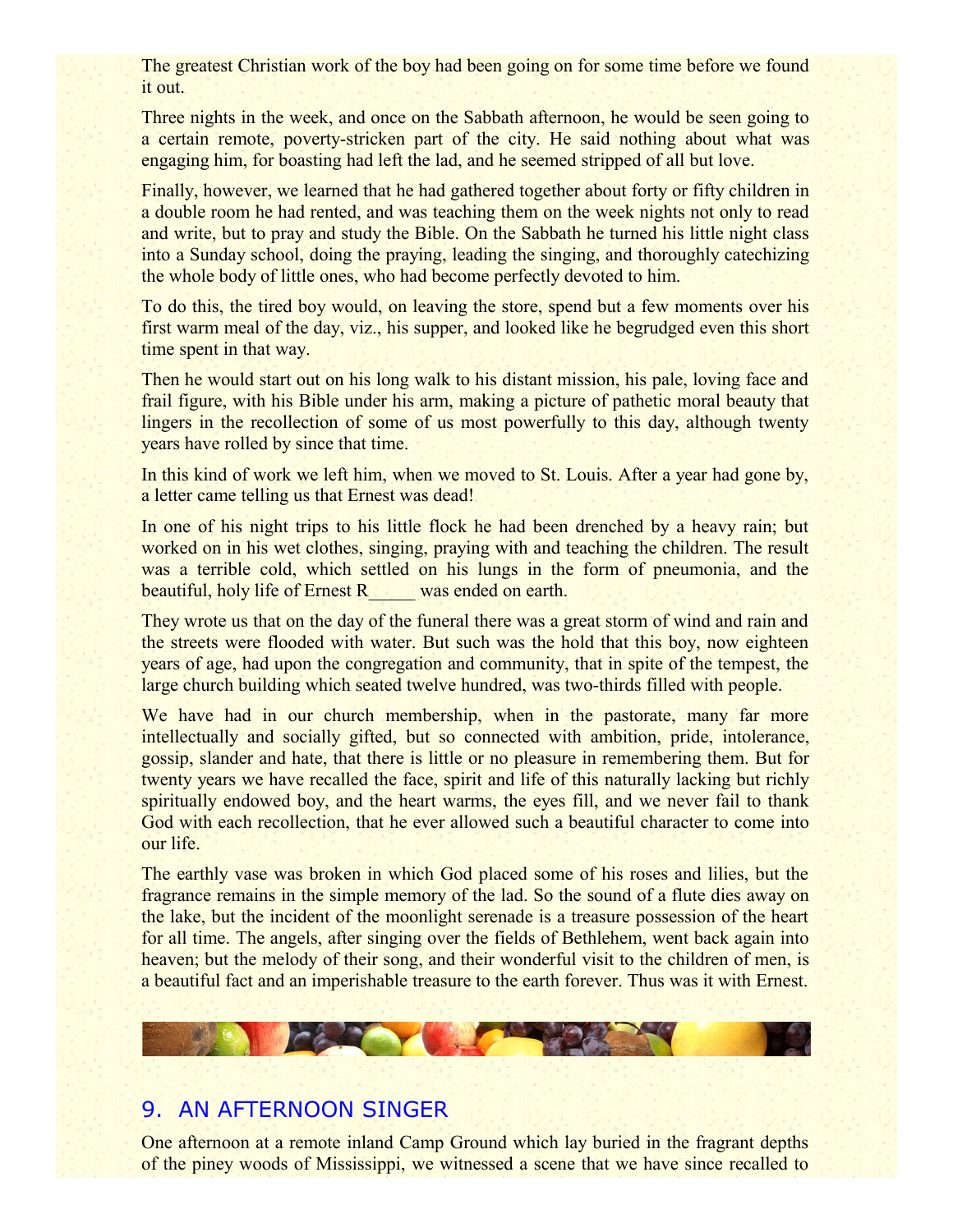mind and spoken of many times.

There had been what is known as a hard pull in the service. The people from the triple cause of weariness, the heat, and perhaps too hearty a dinner were drowsy, and not in the best condition for listening, and so the meeting dragged.

A number of the workers as they took in the situation, the discouraged minister, the empty altar, the listless audience, had about concluded the battle was lost.

Just then a local preacher was not only asked but urged to conclude the service. The man came slowly from one of the seats in the corner, and stood in the altar before the people with such a gentle, patient, humble look upon his face that we felt our heart instantly melt and go out with deepest interest in this unknown follower of the Saviour.

There was something in the meekness and humility of the man which seemed to touch a number; and as we studied the holy, peaceful face and unconscious attitude of the individual, we felt here was one who belonged wholly to God, one whose thoughts and heart were in Heaven, although his body stood on earth.

Without a word of explanation or exhortation, after a few minutes' silence he commenced singing in a strangely pathetic and unctuous voice one of the old time Methodist hymns, whose words and melody have been dropped long years ago from its hymnology. The lines were as follows:

Where now are the Hebrew Children, Where now are the Hebrew Children, Where now are the Hebrew Children, Away over yonder in the Promised Land.

They went up through flame and fire, Trusting in their great Messiah, Who by grace will raise them higher, Away over yonder in the Promised Land.

By and by we'll go and meet them, By and by we'll go and meet them, By and by we'll go and meet them, Away over yonder in the Promised Land.

It would be impossible to describe the strange power of the Singer's voice or depict his manner, as he, in less than five minutes, sang that drowsy, apathetic congregation into a wide-awake state of intense and sympathetic listening.

Standing in the flickered light of the old bush arbor, the Singer seemed to fix his eyes on the distant blue sky over which a few white clouds were softly floating. It looked like he was thinking of the City and Country beyond and above this world, and had his gaze fixed even then on the heavenly company of the martyrs, apostles, prophets, and the very persons about whose suffering, triumph and translation he was singing.

Watching the people we saw that the Singer, without having made any special effort, without musical knowledge or gifted voice, yet through the power of the Holy Spirit in him had the entire audience under perfect sway. On all sides numbers were bending eagerly forward; tears were trickling down scores of faces; and when after singing several stanzas the man of God reached the third line of the chorus,

"By and by we'll go and meet them,"

Suddenly a heart-thrilling cry, loud, clear, glad and exultant, rang out from a woman in the congregation, and like a flash of lightning the Holy Ghost fell on the people. For fully a half hour a perfect storm of pentecostal glory and salvation swept over the laughing, crying, shouting, hand-clapping assembly.

The victory that was thus snatched from the very jaws of defeat ran through the remaining hours of the day, deep into the night, and continued indeed to the end of the Camp Meeting. Twenty or thirty souls were brought to Christ that afternoon.

As for the Man of God so signally used in that service, he was like Philip of old, who,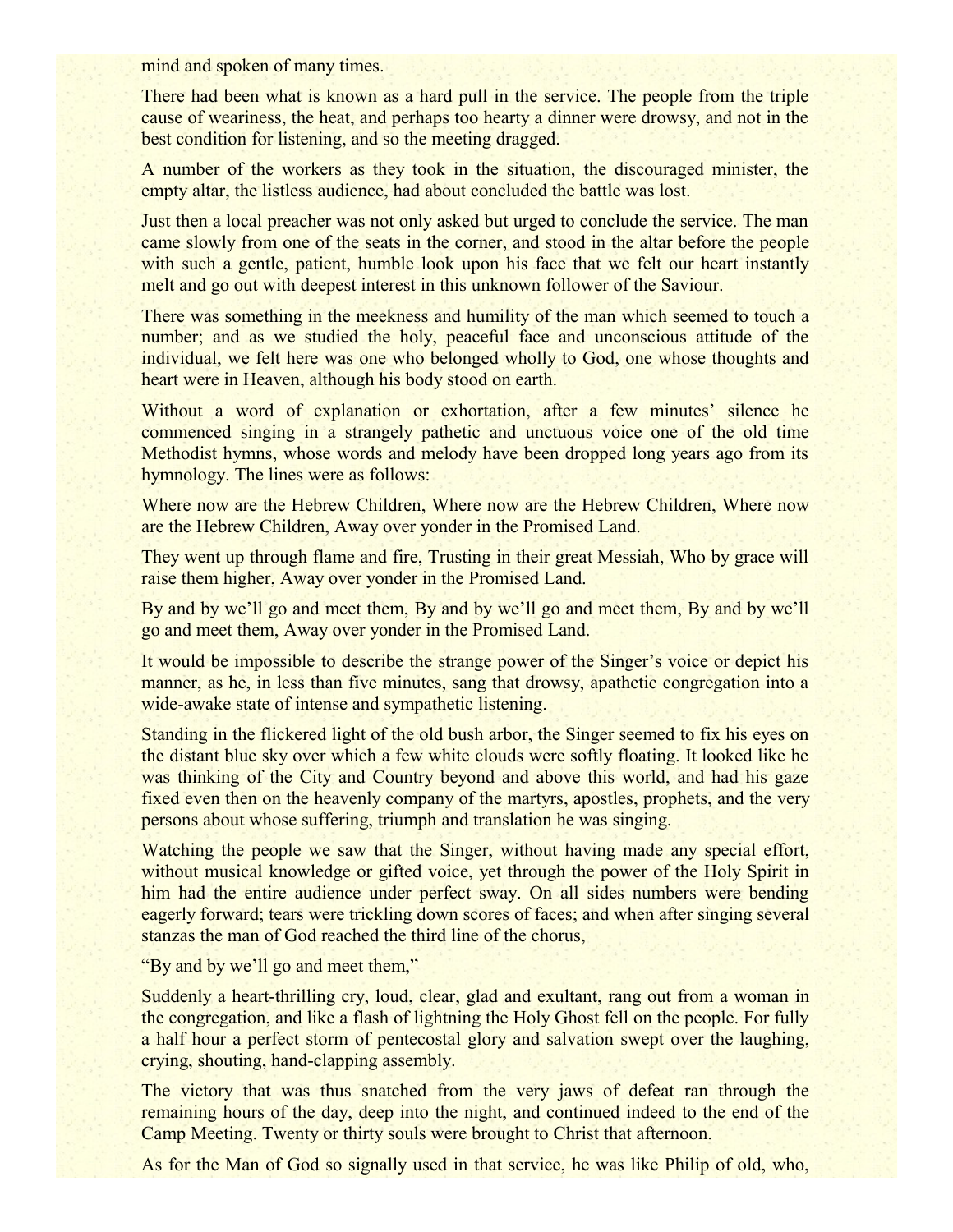after discharging his duty in a certain locality, was found later in other places. Or like the prophets of ancient times who would suddenly appear when God wanted a true, devoted and fearless messenger to stand for Him and the truth; and when the word had been given, the deed performed, they as quickly disappeared until their Lord and Master should need them again.



## 16. A SACRIFICING MAN

One of the sweetest joys which thrills the human soul comes from the sacrifice of self. Whether we regard the bliss as a direct reward from heaven for the Christlikeness of the act, or whether we view the sweet experience as the result of getting away from one's self; or that it is the thrill realized from the exercise of one's highest and noblest powers; it does not matter; we only know that it is one of the profoundest, most exultant and exalting joys which can visit and abide in the breast of a human being.

The sinner in his search for happiness in the gratification of appetite and ambition is missing it.

Pleasure is not happiness. The traveller rushing hither and thither to seaside and mountain resorts, fails as notably in what he is after; for recreation is not blessedness. And he who lives for self, and would make all things bend to be tributary to his pleasure and will, comes far short of what he wants and craves; for selfish gratification is not joy.

But the sacrifice of self will bring it. Joy is a fruit of sacrifice, and the deeper and greater the self-denial the profounder the inward spiritual thrill and gladness

He who follows in the footsteps of the Savior, can speak most assuredly about the nature of the joy, and the method of its obtainment. Without an exception such would counsel against the self-absorbed life, the contracted life, and the existence where personal ambition and selfish ease dominate thought and action. In the words of the Savior they could say that "He who saveth his life shall lose it; and he who loseth his life shall find it."

In the early ministerial life of the writer he was thrown much with his presiding elder, who was one of the most deeply spiritual men he ever knew. It was the custom with many preachers in that office at that time to spend most of their time at home. They ran out to their appointments on Saturday, held Quarterly Conference that night, preached once or twice on the Sabbath, and took the next train for their dwelling place in some neighboring town. This presiding elder of whom we are writing had a home of his own, an attractive and comfortable one at that, and also a devoted family circle. And yet such was his conception of ministerial duty in his sub-bishop office as overseer of a district of five or six counties, that he would be gone on his trips two and three months at a time.

He would procure a horse, and leaving the railroads, penetrate the hills and swamp country, looking up the people, spending the night or taking a meal in humble homes, having family prayer wherever he could, and talking to everybody about their souls.

The writer as a young preacher was with him on some of his overland, and house to house visiting journeys, and can testify to his passion for souls and faithfulness as a true servant and follower of Christ. Very humble was the fare he often got, and many were the hardships he had to endure, but we never knew him to murmur or complain.

Instead of sorrow he was always full of a holy joy. His countenance was transfigured. His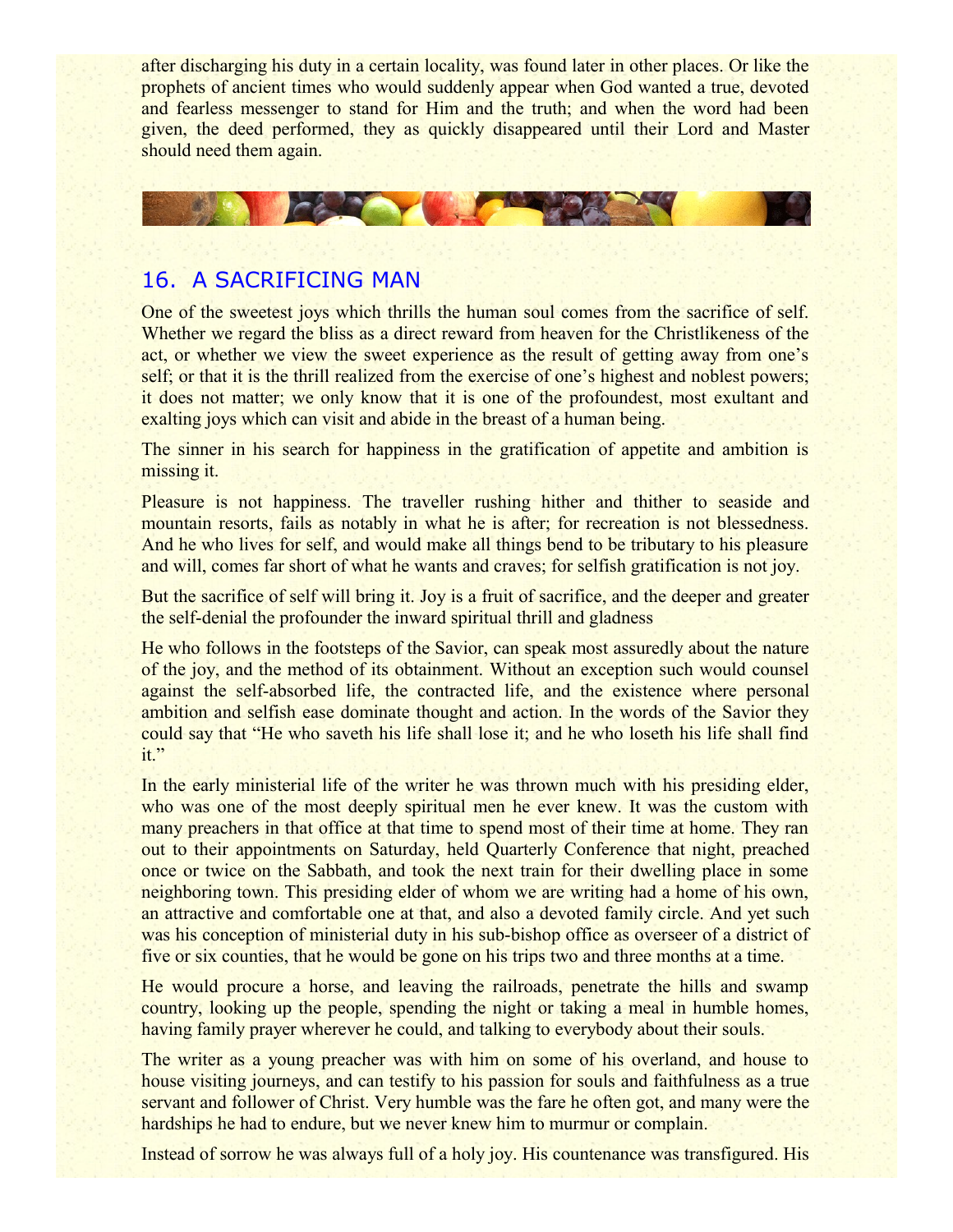eyes had a drunken look – the strange intoxication of a profound heavenly bliss.

We often slept together; and we never knew him to pray less than an hour before retiring. After twenty-five or thirty minutes' communion with God, his body would begin to tremble under the glory that filled his soul, as one would shake with an ague. His whispered utterances would sound at times like verbal shivers, so greatly was the physical man shaken by the power of God. At the end of a full hour, he would remove his hands from before his face to arise, and his countenance looked like that of an angel! He was tasting the joy, and realizing the blessedness of sacrifice. He was knowing more genuine happiness in his lonely, toilsome, homeless life in a single hour, than his brethren who clung so tenaciously to their hearthstone, felt in entire year.



### 19. LITTLE JOHN

It became necessary for the mother of the writer to add some live stock to her plantation in the shape of plow and wagon animals. She entrusted the purchasing business to a gentleman relative, who for a reasonable price bought five mustang mules. They were in an untamed state so far as work under the saddle and in harness, was concerned, and the serious undertaking of "breaking in" was appointed to take place on a certain Saturday. They had been bought, and now were to be "broken" according to farm and stable language, and ever thereafter pull steadily and faithfully in any vehicle to which they should be hitched.

As a little boy we witnessed the "breaking in" and it has remained a vivid recollection with us ever since.

It required a half dozen strong Negro men and nearly the entire day to accomplish the feat. The reader will pardon the play upon the word, but we recall the fact that we never beheld as many feet, human and animal, in the air at one time and continuously as we did that Saturday in all the course of our after life. The amount of cyclone and electric storm in those mustangs was simply amazing.

It looked like the first four would never be conquered. They were taken out from the lot one by one to be geared up side by side with an old steady wagon horse. But the instant the harness was put on the alarmed and infuriated animal, he would begin to rear, kick, plunge and go through every motion of insubordination. With the greatest difficulty several men were able to fit on collar and harness, and on account of the bucking, backing and plunging forward, still greater was the task of connecting breast chains with the pole, and trace chains to the single-tree. Then when the driver took his seat and, assisted by experienced helpers on the ground, tried to make the animal pull, first by clucking, next by "get ups," and then by the crack and lash of the whip, it was like launching a hurricane, followed by a vain endeavor to stop a tornado.

The field of operations was about five acres in extent, smooth in surface with a sprinkling over it of last year's cornstalks. Each one of the four mustangs literally took the wagon with him, the old staid horse by his side as well. The driver swayed like a drunken man on his seat, his helpers could scarcely keep up with the frantic, furious animal, while dust, clods of earth and cornstalks fairly filled the air. But finally by sticks, clubs and whips the panting creature was subdued, and in the course of an hour or so, geeed, hawed, whoaed and pulled according to command and in a word behaved himself and did almost as well as the sober old horse by his side.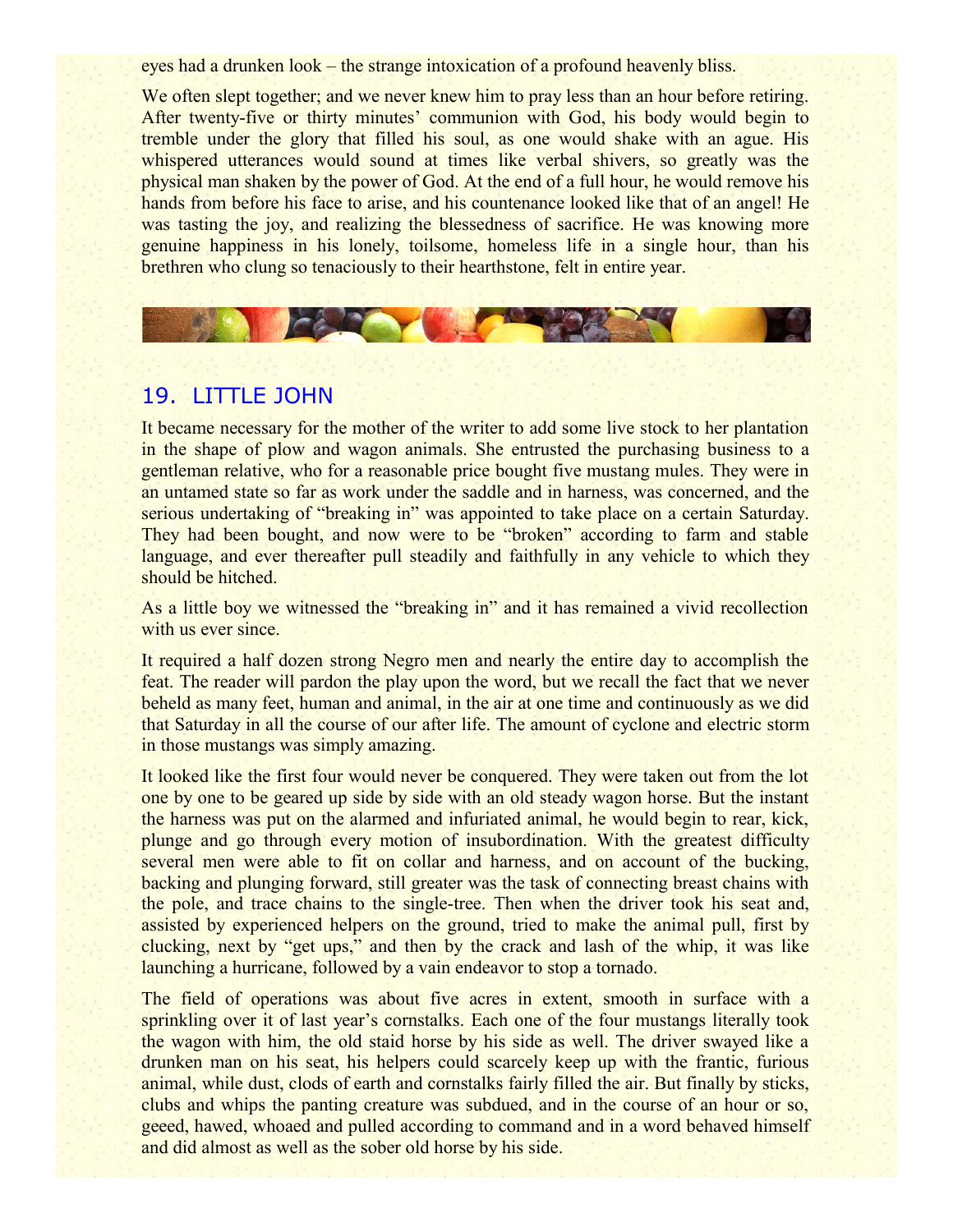During all these agitated proceedings of the day the fifth mustang, called by the Negroes "Little John," stood in the barn lot quietly, but fixedly contemplating the stormy scenes in the field.

Little John was small and of slender build, and with his ears long enough for any mule, but absurdly lengthy for an animal of his slim construction, reminded one forcibly of an overgrown jack rabbit. These same auricles were directed in a gaze-like attitude over the fence, while their owner seemed to be meditating on the hard time his friends and brethren were having. Evidently he must have had this thought, and drawn conclusions, for when his turn came and the farm hands first roped and then bridled him, he made not the slightest resistance. And when collar, harness, back band, breeching and trace chains were put clanking on him and he was hitched up to the wagon he made not the faintest objection. And when the driver, gathering the reins in his hand, gave a loud cheerful cluck and "get up," Little John walked off pulling in the gear in the most orthodox manner, and was guided by the bit right and left, as easily and naturally as if he had been drawing wagons all the days of his life.

To this hour we recall the loud shout of laughter given by the Negro men. All agreed with cackles of mirth and stentorian guffaws that Little John had sense, that he was longheaded, that he had not been looking over the fence all day for nothing; that he had been thinking; that he had seen what a time the other mules had passed through, and had made up his mind he would not be beaten and mauled around that way. And so he had surrendered at the start and behaved himself from the beginning.

The original Little John was a mustang, mule, but we are certain that the reader with a slight demand on his recollection, and the smallest effort of imagination, will behold typically portrayed in our long eared and philosophic animal friend certain well known evangelists, pastors, and laymen.

"Little John," the fifth animal, let it be remembered saw what a grievous time his brethren had in the matter of whips, clubs and general knocking down, and so determining to escape all this trouble walked forth from the lot and into the harness and pulled away at the wagon as if it was an accustomed habit and life-long accomplishment. Little John chose not to suffer affliction with his friends and brethren, but accepted deliverance by an easier way, and one which brought on him approving smiles and loud cries of endorsement from the club and whip crowd.

Little John thus becomes a type of a class of church members and Christians who, perceiving what a struggle, and experience of suffering their brethren have who seek holiness in the old time Methodist and Scriptural way, resolve not to take any such death route. They have found a pleasanter road, a popular way in which not a lash is popped nor a missile hurled, nor a single difficulty thrown in the course of any kind. And so Brother Little John is found in the ranks of full salvation with no martyr wound, and bearing none of "the marks of the Lord Jesus."

Again Little John is a type of still another class in the Holiness ranks who, standing in the ecclesiastical lot, and gazing with anxious eyes and pointed ears over the fence, see how their brethren are treated who testify to, preach and press entire sanctification in a clear, unmistakable way; observe how laymen are removed from Stewardships and other official positions in the chair; note how preachers are thrust out of leading pulpits into hard scrabble circuits; mark how holiness Evangelists are debarred from leading churches and are ridiculed and denounced by the secular and church press; whereupon Brother Little John, oh, how little is John! Brother Little John, we repeat, determines that nothing of the kind shall befall him.

So coming forth from his stall he ambles up to the whip and club tribe, and brays: "Men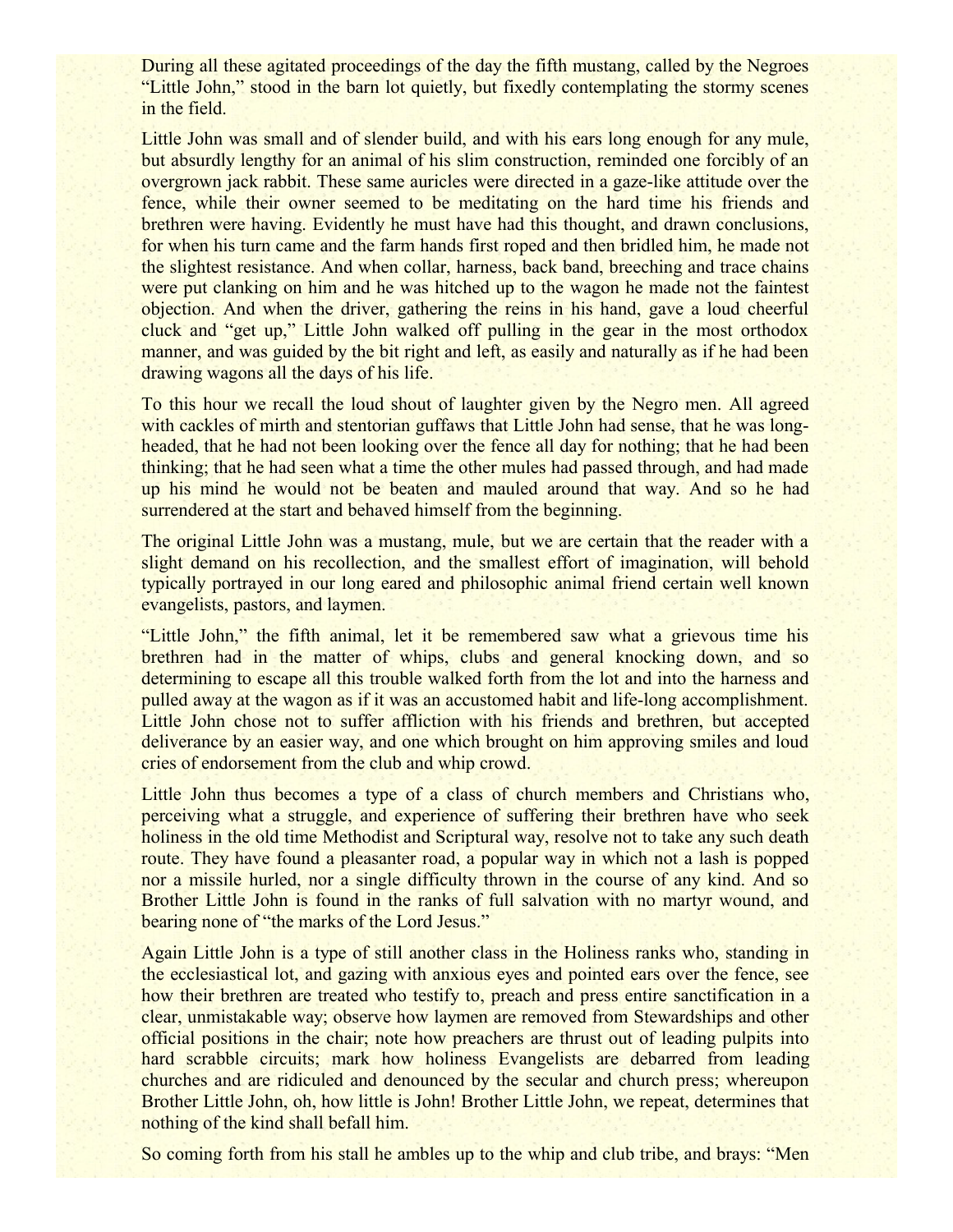and brethren, I am yours. I promise to behave in a way to please you. I will work anywhere you put me. I will say what you want me to say; do what you want me to do; and instead of preaching holiness by the death route of consecration, faith and tarrying at the altar for the fire, I will go back to first principles, preach repentance of a mild type, make touching allusions to the old flag and deliver affecting discourses on Mother, Home and Heaven."

When Brother Little John said this, the whip and club tribe smiled cordially and fraternally upon him. They admired his long ears, rubbed his narrow head, called him their own asinine mustang and said, without a disagreeing voice, that he was the nicest little mule in the whole stable.



# 33. CAMP MEETING CHARACTERS

At the Camp Grounds we continually meet personages who affect the mind and heart in many different ways. Some are gracious, pleasing and blessed, while others are odd and amusing. Some are wise, and some are otherwise. Some are benedictions, others are studies, and still others are wonders. Moreover, we are glad we encounter them all.

One is before us now as we marked him at a large tabernacle meeting. He remains in memory as if etched by an artist hand, or carved by the chisel of a sculptor.

He was an old gentleman of sixty-five, wore closely cropped gray hair, had a clean shaved face, and rather ruddy complexion. His suit of clothes was a business one of a snuff brown color. He was the picture of primness and neatness from his well tied cravat to his polished shoes.

He invariably sat in a chair directly in front of the audience, facing the speaker, and with one leg crossed over another. He never looked at the preacher, but sat as described with a toothpick in his mouth, his hand covering the top of an old-style ivory-headed walking stick, and his eyes never lifted higher than the knee of the minister in the pulpit. He had but three motions, a slight chewing on the goose quill, a soft rubbing of the ivory head of his cane with the palm of his hand, and a change in the leg that was crossed; this last, however, occurring but rarely.

The most impressive thing about him was the air of wisdom which actually covered him as a veil would a bride. The face was that of a judge and senator combined. Sphinx-like, it seemed to have swept over a desert of years, had beheld all that had to be seen, thought all that could engage the mind, and now, feeling the vanity of words, preferred to listen as in a dream to speakers who were laboring with problems of all sorts which he had long ago wrestled with and solved.

At first the man awed us. We perceived also that all the gospel ambassadors who held forth before him were deeply impressed. It was evident that they were drawing heavily on their treasures of wisdom and knowledge, and in fact, endeavoring to be at their best because of this silent, meditative listener of the revolving dexter member and the slowmoving ruminative under jaw.

After a few sermons we became somewhat accustomed to him, as the traveler does to Mt. Blanc, towering in the distance.

But suppose we should solve the mystery and tell the reader who and what this decorous, dignified individual was; which explanation of the case would be most agreeable or the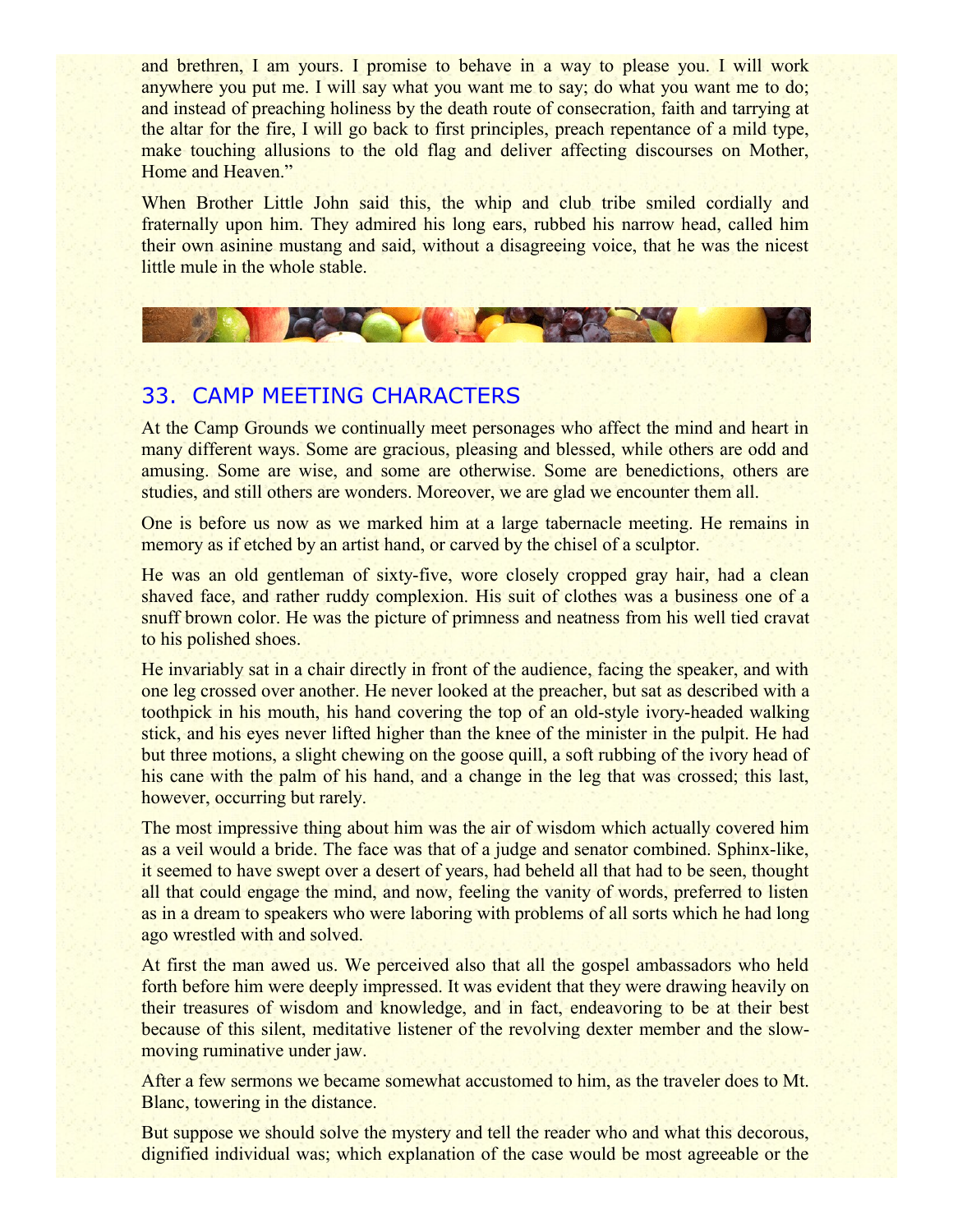most disappointing! That he was stone deaf and never heard a word! Or that he was mentally dislocated, was a harmless lunatic, did not require a keeper, but simply wanted a walking stick, toothpick and a place to cross his legs?

One of these two statements of the case was the truth. The peruser of these lines can make his choice and abide by it, as we will make no farther effort to illumine his mind.

Another character at a protracted meeting held under a large tent, was a burly looking, portly man of fifty. He must have weighed over two hundred pounds, and in his quietest moments looked apoplectic.

Withal this he was a deeply religious man, and if ever the writer saw one who seemed to eat the Word and drink in the Gospel it was this individual. Moreover, it became apparent to all that he was not only receiving, but fairly swelling, with the truth, and could not hold much more.

As it had happened before in his case, subsequent events agreed with the antedating appearance, and the brother overflowed!

But the strange part of it was that he never manifested his gladness as one would have supposed and expected, but after imbibing all that his capacity could contain, he, with cheeks distended and face perfectly crimson, would take a solemn and dignified walk through the straw clear across the breadth of the large tabernacle several times, meanwhile emitting little puffs from his lips, as if it was escaping steam, while his feet, throwing up the dry hay right and left, brought up the fancy or picture of waves cloven by the prow of a vessel.

He always reminded me of a steamboat swung loose from the wharf, loaded down to the guards, heading down stream with a roaring fire in the furnace, a full head of steam in boiler and cylinders, the pilot at the wheel, the captain on the hurricane deck, and the craft sure of making a successful trip and glorious landing.

The man was so manifestly oblivious of the attention he aroused, so completely taken up with the celestial voyage he was making, that the effect on the observant audience was all the more powerful and remarkable.

We are confident that the brother never made the trip, so to speak, until it was a physical and spiritual impossibility to sit still. It was evident he had to go, or blow up.

A third personage met in our work was at a camp meeting. This individual was a good sister who had a daily shouting spell. By the expression "daily shouting" we do not wish to be understood as implying that there was anything mechanical or false about her rejoicing. On the contrary, God placed His seal of approval and endorsement, not only on the voice and words, but upon the face also of the overflowing sister. It was genuine.

Generally the shout we are speaking of, and oftener continued peals of happy, holy laughter, would burst forth about nine o'clock in the morning. Family worship over, the dishes washed, the tent in order, when lo! The fountain which had been welling up in her heart for quite awhile would suddenly change from a trickling spring to a first-class geyser, and aim for the stars. There was no working up of the gladness, but the tearful shouts and the heart-moving laughs were full from the start. There was such a genuine ring in every cry and utterance that everybody felt that the coin she was throwing around came direct from the mint of heaven.

Another feature about these morning scenes was that the good sister would run a couple of hundred yards, sometimes encircling the tabernacle. Almost without exception she had a towel, dish cloth or a piece of white goods of some kind in her hand, which she would wave like a banner, and sometimes pop like a whip as she praised God and ran. It looked